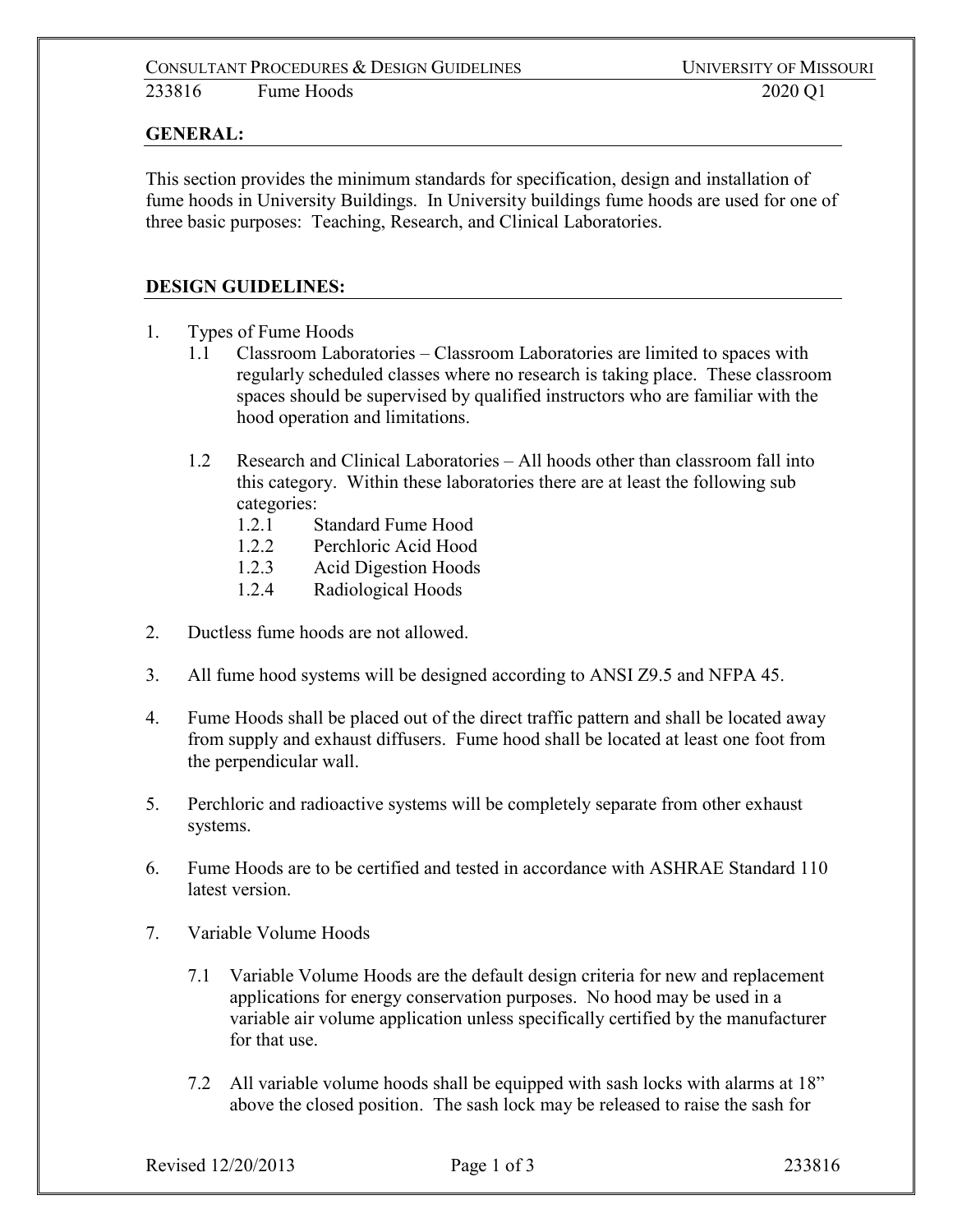loading and cleaning the hood. Alarms may have a user override, but if the override is used, the alarm will sound again after 4 minutes.

- 7.3 All fume hoods shall have flow indicators with low flow alarms.
- 7.4 All fume hoods shall have presence sensor mounted on the front of the hood to reduce airflow from 100 fpm to 60 fpm when no one is standing within 2 feet of the hood.
- 7.5 Fume hood alarms, sensors, and controls shall be integral to the lab HVAC control system. Laboratory Controls shall be Phoenix. Antec has been approved on the UMKC campus.
- 7.6 VAV fume hood setup shall be as follows:
	- 7.6.1 The maintained face velocity shall be 100 FPM whenever the sash is at or between closed to 18" open (at sash lock).
	- 7.6.2 Where the hood requires a restricted bypass the restriction will be selected to allow bypass from full closed to the position where the minimum flow divided by the face area equals 100 FPM. This is usually somewhere around 4" open. From that point to the sash locks the flow rate shall vary to maintain 100 FPM face velocity. The maximum flow rate is the flow rate required to maintain 100 FPM at a sash height of 18". If the sash locks are released and the sash is raised further, the face velocity will decrease.
- 7.7 Constant Volume Hoods
	- 7.7.1 Constant Volume Hoods, where used, shall be of the low flow (60FPM face velocity or less) design or standard bypass fume hoods.
	- 7.7.2 Constant Volume Hoods shall have the hood flow rate for 100 FPM at all positions from closed to 18" open. A sash restriction is to be installed at a sash height of 18" and the face velocity will be allowed to decrease above the 18" sash height.
	- 7.7.3 Constant Volume Hoods are only allowed in the following circumstances:
		- 7.7.3.1 Where no more than three hoods are to be installed in a building and sufficient diversity cannot be obtained to justify variable volume for the building. If the building is of sufficient size or use that additional hoods may be added in the future, then the building system shall be VAV.
		- 7.7.3.2 In existing buildings where spaces are converted to laboratory use from another use and these is an expectation of additional changes in the building, hoods shall be specified such that they can be converted to VAV when enough labs are completed to accommodate VAV systems. Generally, this will require a bypass type hood that can be converted to a restricted bypass type in the future. The designer shall verify the specified hood(s) can perform under both design conditions.

Revised 12/20/2013 **Page 2 of 3** 233816